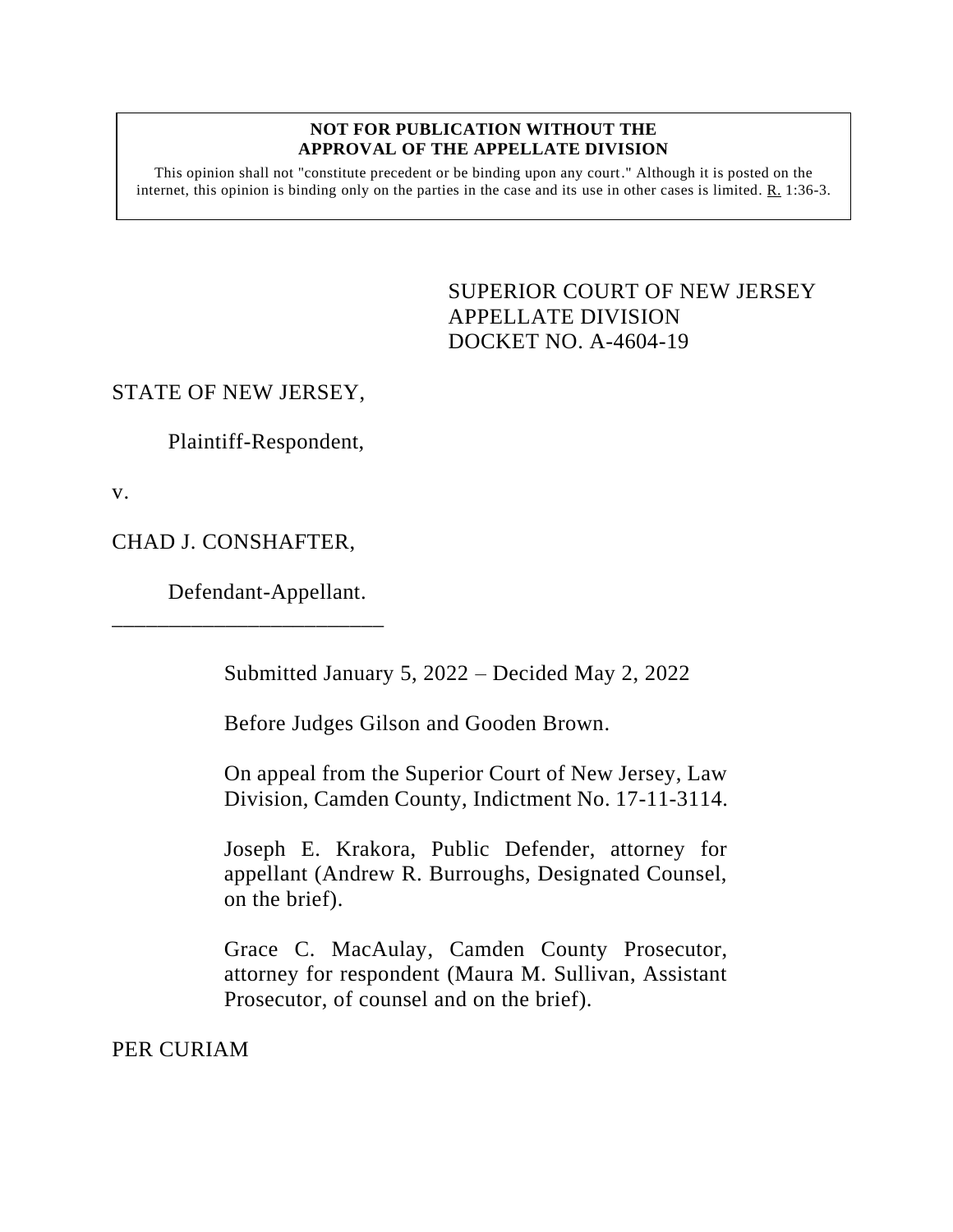Defendant appeals from the March 11, 2020 Law Division order, stating that defendant's petition for post-conviction relief (PCR) was withdrawn at defendant's request and dismissed "with prejudice." We affirm in part and reverse in part.

Defendant was charged in a twelve-count indictment with third-degree aggravated assault, N.J.S.A. 2C:12-1(b)(7) (count one); four counts of firstdegree human trafficking, N.J.S.A.  $2C:13-8(a)(1)(a)$  and/or (b),  $2C:13 8(a)(1)(d)$ ,  $2C:13-8(a)(1)(g)$ , and  $2C:13-8(a)(2)$  (counts two through five); five counts of third-degree promoting prostitution, N.J.S.A. 2C:34-1(a)(4)(a), 2C:34-  $1(a)(4)(g)$ ,  $2C:34-1(a)(4)(f)$ ,  $2C:34-1(a)(4)(c)$ , and  $2C:34-1(b)(2)$  (counts six through ten); second-degree witness tampering, N.J.S.A. 2C:28-5(d) (count eleven); and second-degree conspiracy to commit witness tampering, N.J.S.A. 2C:5-2 and 2C:28-5(d) (count twelve).

The principal charges occurred on diverse dates between October 1, 2015, and October 31, 2016, and stemmed from allegations that defendant had engaged in human trafficking and promoted prostitution of two women, B.E. and M.H. Evidence presented to the grand jury showed, among other things, that defendant posted online advertisements for sex with photos of B.E. and M.H. on Backpage.com, an online classified advertising website. Generally, the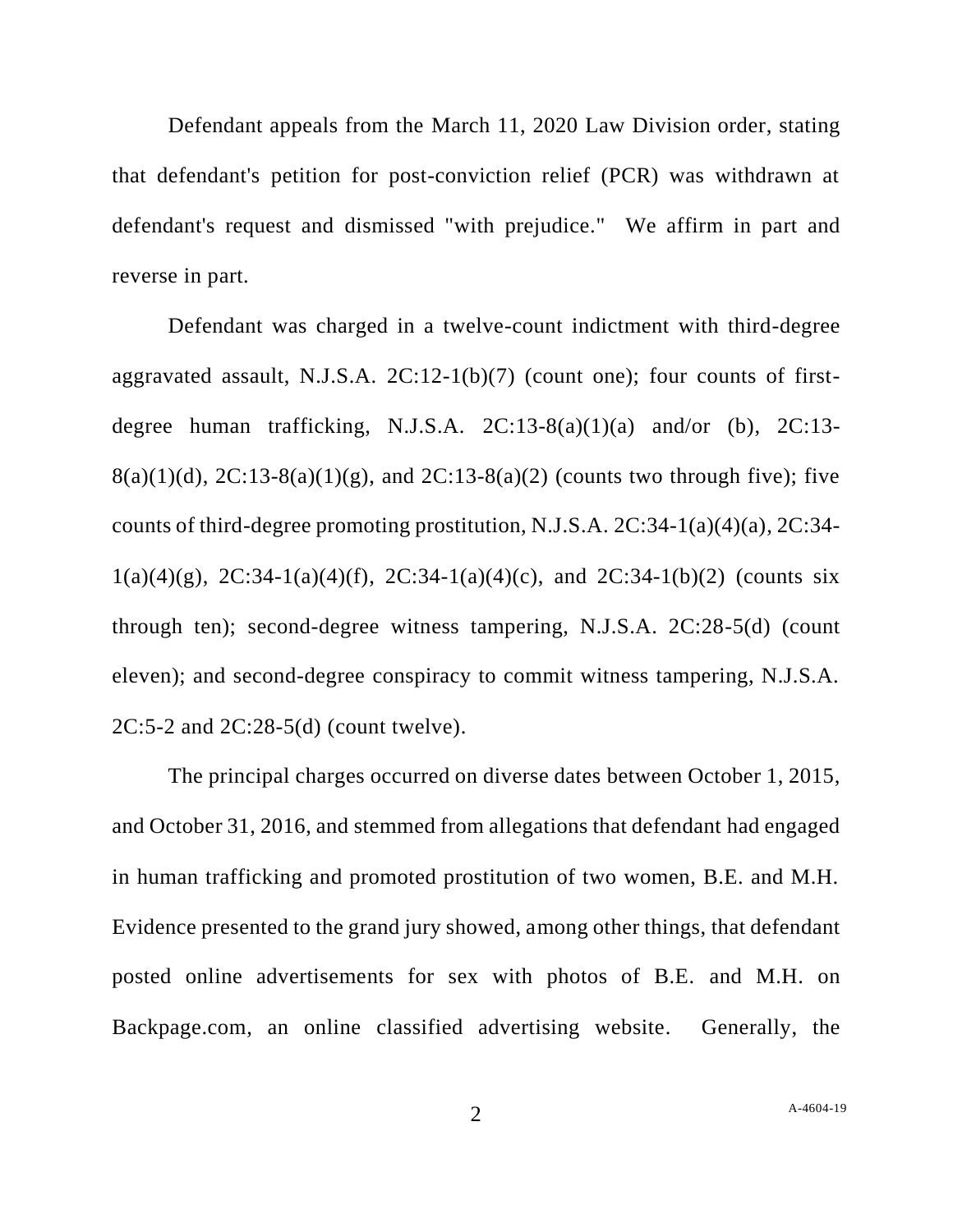prostitution activity occurred in various motel rooms that were procured from the proceeds. Defendant also provided illegal narcotics to B.E. and M.H. from the prostitution proceeds to feed their respective addictions.

Defendant was arrested on October 31, 2016, when police responded to a domestic dispute at the Days Inn in Runnemede. Inside one of the rooms, B.E. reported to police that defendant had attacked and assaulted her following an argument over money. B.E. also told police that "she was being pimped out by [defendant] out of that room and other locations." During the ensuing investigation, B.E. disclosed in a taped statement that when "she first met [defendant] in October of 2015," she was "homeless . . . and . . . prostituting herself on Broadway in Camden." The investigation revealed that M.H. had only met and agreed to work for defendant on October 27, 2016, just a few days before his arrest. After defendant was arrested, he allegedly attempted to prevent B.E. from testifying against him by offering her money.

By way of background, during status conferences, defendant repeatedly complained about his attorney's performance, the prosecutor's conduct, and the judge's handling of his case. By July 2018, defendant was being represented by his third attorney, an attorney assigned by the Public Defender's Office. Defendant's prior two attorneys had been privately retained.

3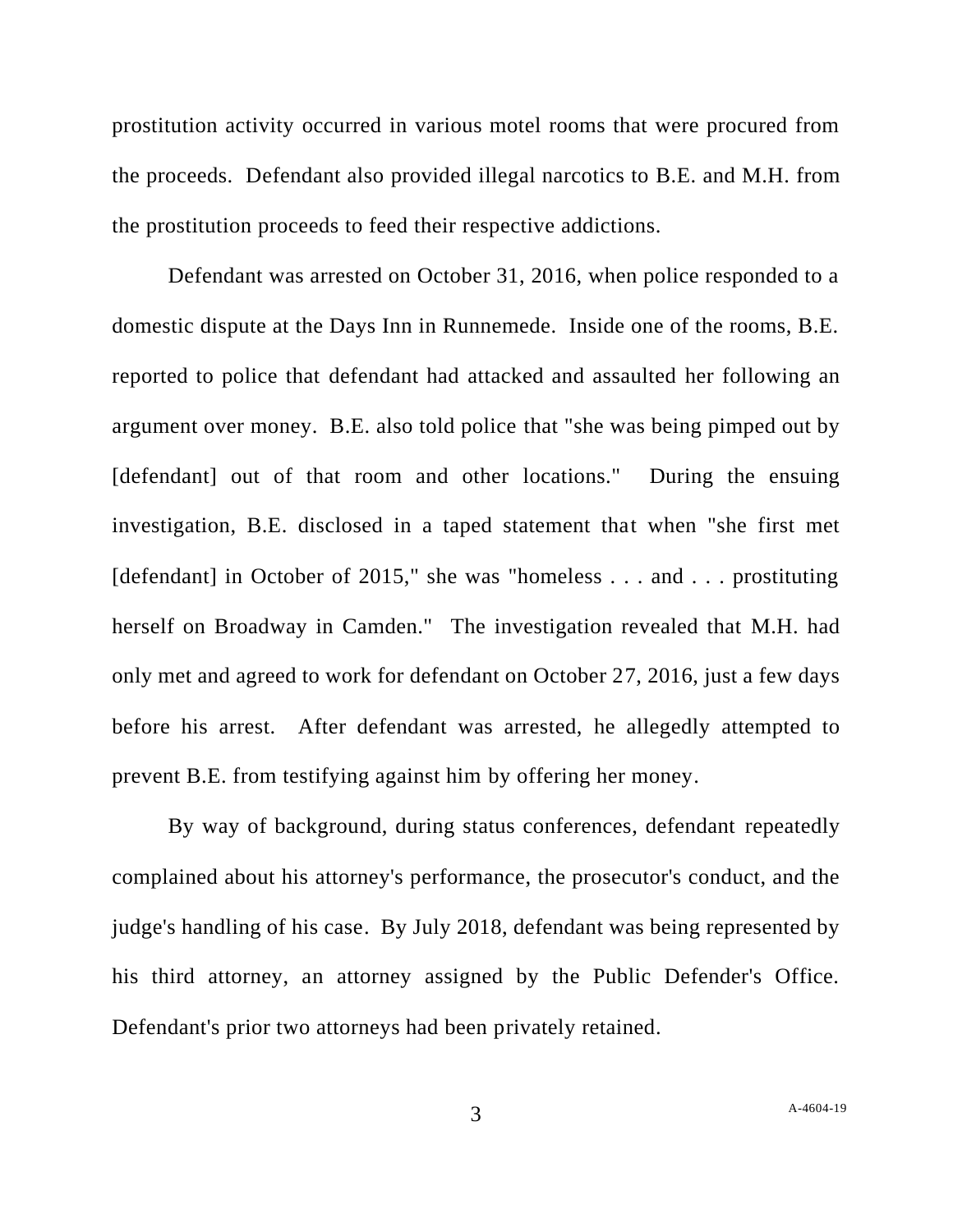During the July 9, 2018 status conference, defendant complained about his attorney's representation and stated the discovery he had received from his attorney was illegible. Defendant also accused the prosecutor of malicious prosecution, falsifying records, and destroying exculpatory evidence. Moreover, defendant "accused the State of human trafficking for allowing [the victims] to continue and remain prostitutes" and for "giv[ing] them immunity [for] the[ir] crimes" in exchange for them "implicat[ing]" him and others for their conduct. Defendant also requested that the judge recuse herself for her role in facilitating the prosecutor's misconduct. To show the judge's purported bias, defendant noted the judge had presided over an unrelated trial involving the prosecution of a different defendant, Brian Moore, for similar charges. According to defendant, as in his case, the prosecutor had "admitted . . . on the record that the girls involved in . . . Moore's human trafficking ring were all prostitutes before he knew them."

The judge denied defendant's recusal application, found there was no credible showing of "malice" on the part of the prosecutor, and directed defense counsel to provide legible copies of the discovery to defendant. The judge also encouraged defendant to file his grievances with the appropriate authorities. During the next status conference on July 23, 2018, defense counsel reported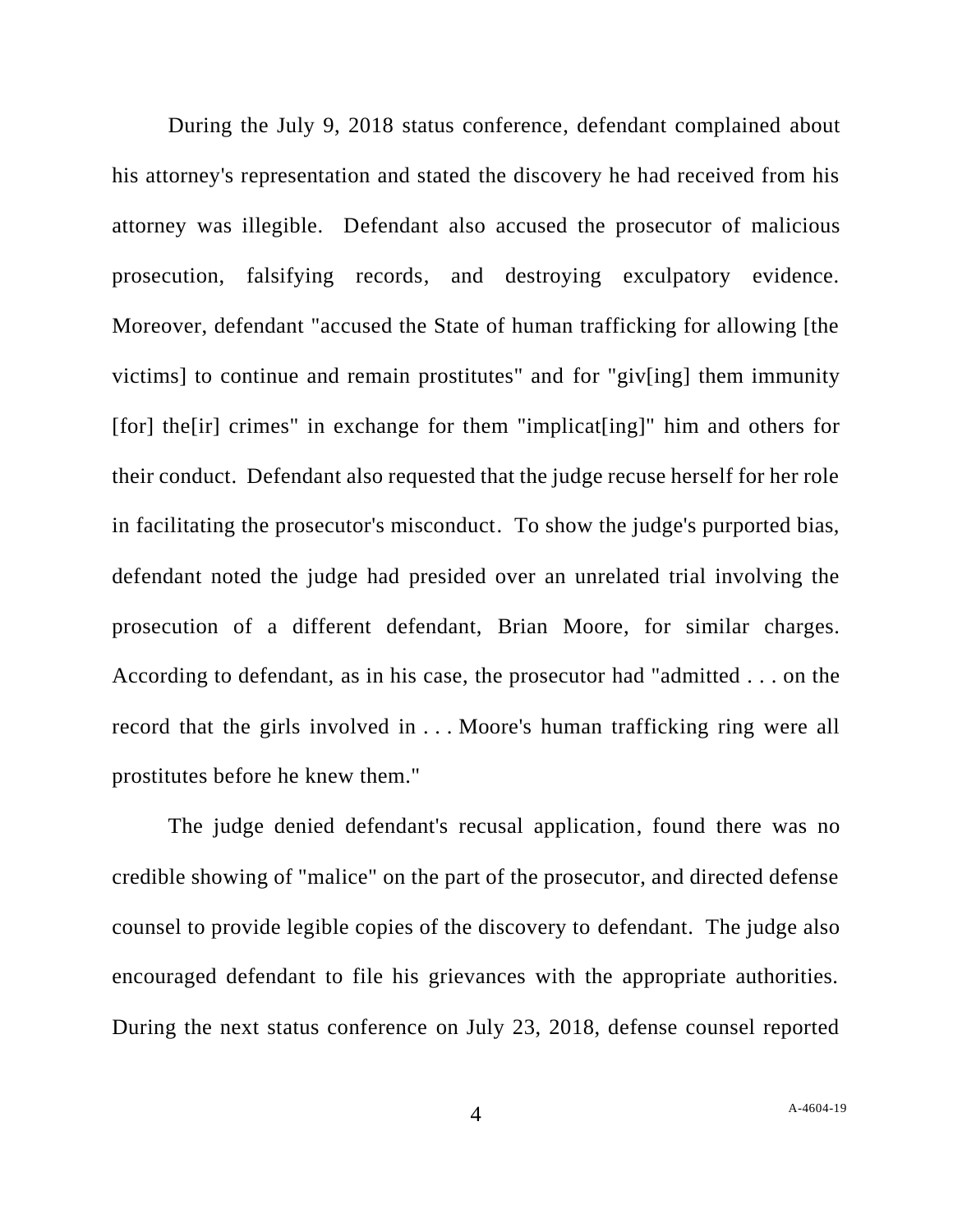that defendant had been sent "all the CDs" as well as "a thumb drive" containing over 1,000 pages of discovery. The discovery was sent to the Southern State Correctional Facility where defendant was serving a prison sentence on an unrelated conviction.

On September 10, 2018, during the pretrial conference, see R. 3:9-1(f), while the judge reviewed the pretrial memorandum with defendant before fixing a trial date, defendant resolved the case by entering negotiated guilty pleas to count seven, promoting prostitution, and count eleven, as amended to charge third-degree witness tampering, N.J.S.A. 2C:28-5(a). Under the terms of the plea agreement, defendant waived his right to appeal. In exchange, in addition to a maximum sentencing recommendation, the State agreed to forego seeking an extended term of imprisonment pursuant to N.J.S.A. 2C:44-3(a) and move to dismiss the remaining charges at sentencing. The State also agreed to the award of negotiated jail credits beginning October 31, 2016, defendant's arrest date, which credits would not otherwise have been permitted.

During his plea allocution, defendant admitted that between August 1, 2015, and August 31, 2016, he was in control of a hotel room located in Runnemede that he allowed B.E. to use for prostitution. He further admitted that between May 23 and June 8, 2017, while confined in the Camden County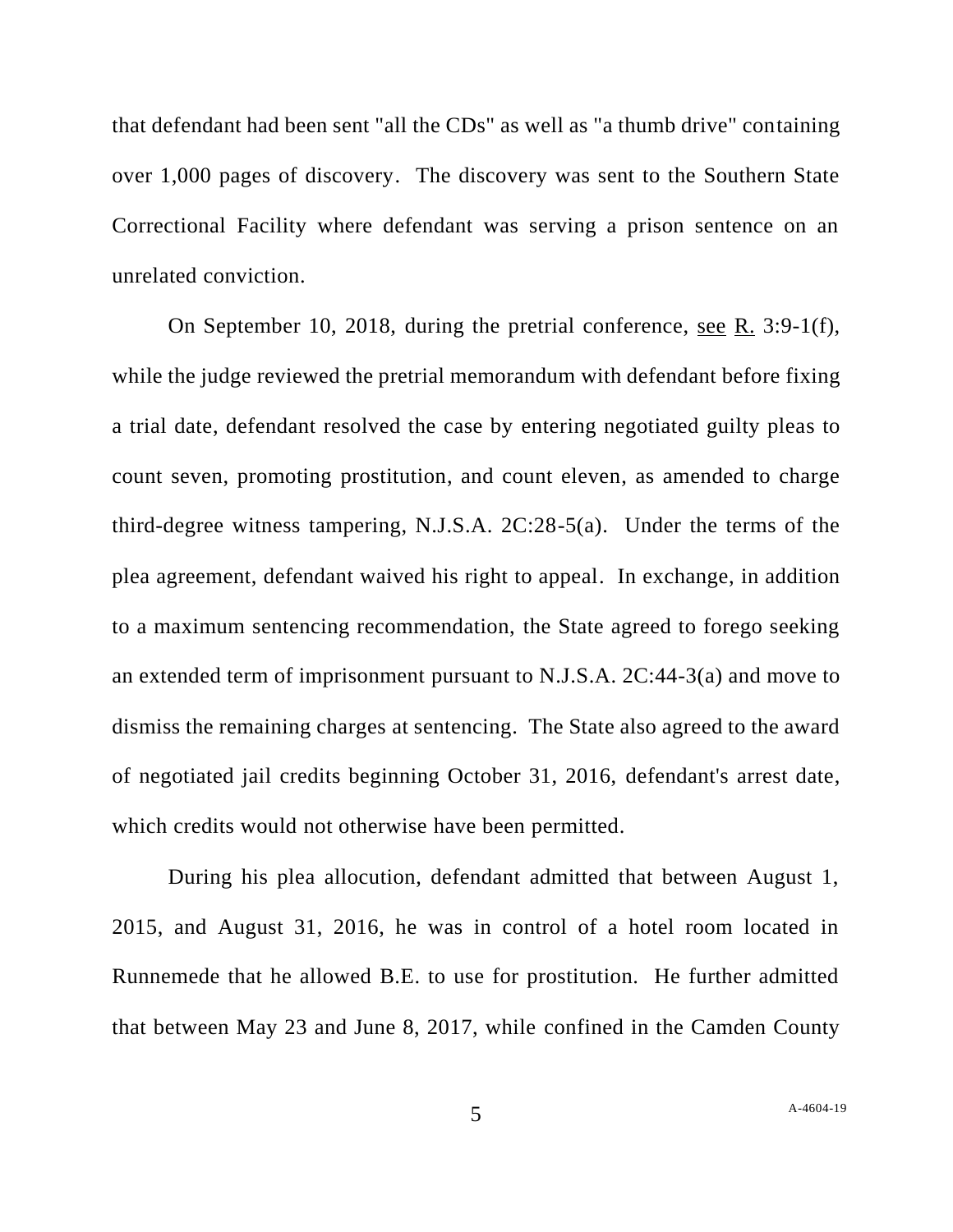jail, he wrote a letter to someone requesting that the person extend an offer of money to B.E. in exchange for her not cooperating with the investigation or testifying at his trial.

On October 26, 2018, when defendant appeared for sentencing, he reiterated his prior complaints about his attorney, the prosecutor, and the judge. He also complained he had not received the victims' statements to police in discovery. When the judge repeatedly asked defendant if he wanted to file a motion to withdraw his guilty plea, defendant insisted that he did not and stated he was "guilty of what [he] pled guilty to." However, he sought a more lenient sentence than he had bargained for, asserting he was entitled to consideration of mitigating factor twelve based on his "willingness . . . to cooperate with law enforcement authorities." N.J.S.A. 2C:44-1(b)(12). The judge adjourned the sentencing so that copies of the victims' statements could be provided to defendant and defense counsel could submit a sentencing memorandum.

On December 7, 2018, defendant again appeared for sentencing. Based on defendant's continued iterations of his dissatisfaction with his attorney and the prosecutor, the judge indicated she would vacate defendant's guilty pleas. See R. 3:9-3(e). However, defendant insisted that he did not want to withdraw his guilty pleas and reaffirmed to the court that he had entered the pleas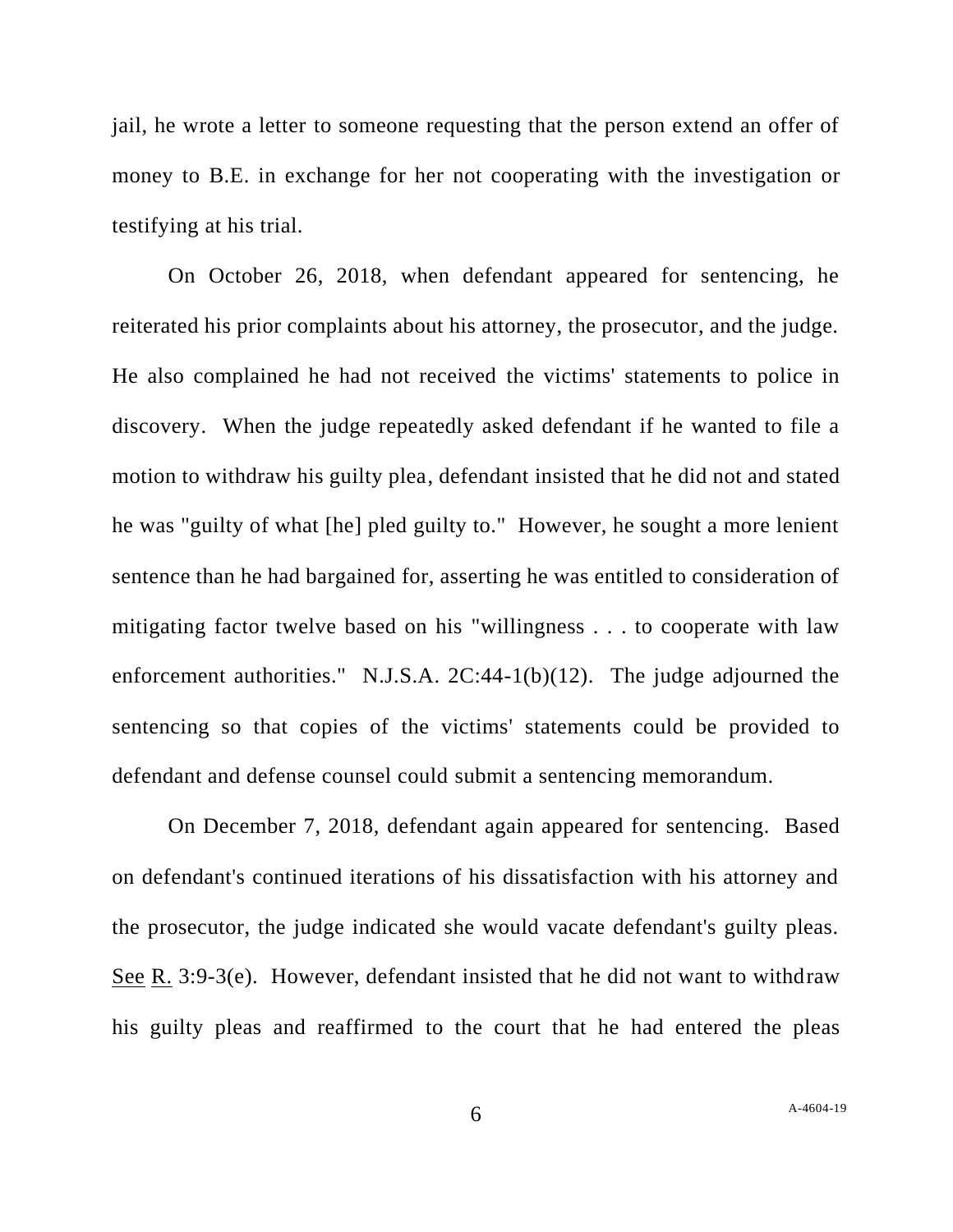knowingly and voluntarily and with an understanding of their consequences. See R. 3:9-2. Defendant also affirmed that he had reviewed the discovery he was provided and that his attorney had answered all his questions to his satisfaction. The judge then sentenced defendant in accordance with the plea agreement to an aggregate term of eight years' imprisonment, with three years of parole ineligibility, to be served concurrently with the sentence defendant was already serving. 1

Defendant did not file a direct appeal. However, on April 18, 2019, defendant filed a pro se petition for PCR, alleging "[p]rosecutorial misconduct" by, among other things, the suppression of exculpatory evidence and violation of discovery rules; "judicial misconduct where the judge refused to intervene[;]" and "ineffective assistance of counsel." With newly retained counsel, defendant was granted additional time for his attorney to file a supplemental brief based on additional investigation.

Prior to submitting the supplemental brief, defendant moved to compel discovery from the State over the State's objection. In a supporting certification, defense counsel stated defendant was "seeking to show that trial counsel's

<sup>&</sup>lt;sup>1</sup> Defendant also pled guilty to violating probation on an unrelated third-degree drug offense and was sentenced to a four-year term of imprisonment to run concurrently with the present sentence.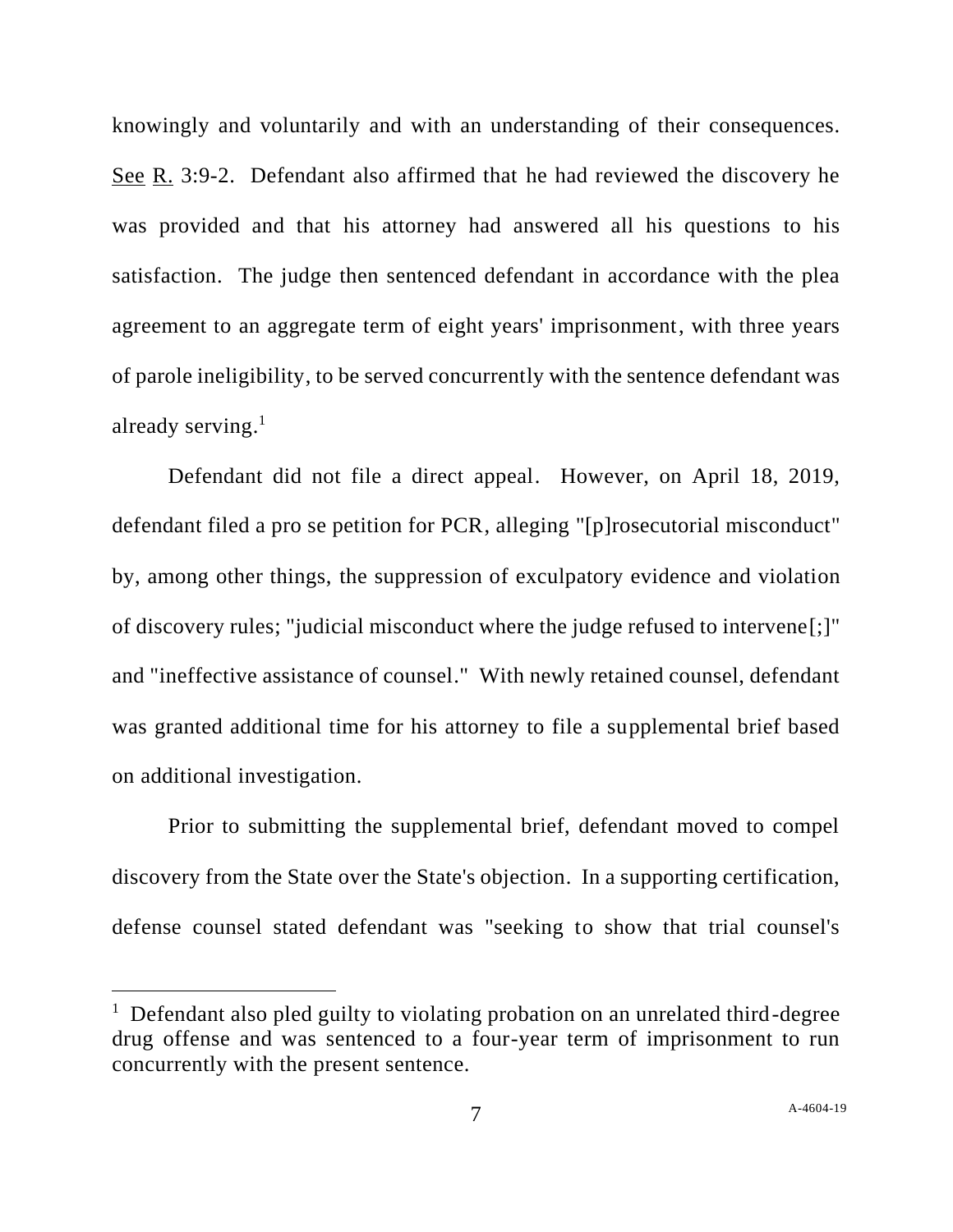performance was unreasonable as he failed to investigate the victims' engagement in prostitution of their own volition prior to recommending that he enter into a plea agreement." In support, defendant submitted a draft report authored by Spencer McInvaille of Envista Forensics to contradict the State's contention that defendant's cell phone posted advertisements on Backpage.com. According to the report, from September 10 to 16, 2016, while defendant was incarcerated, postings seemed to originate from defendant's phone when, in actuality, they did not. Instead, defendant's phone shared a common Gmail account with other devices from which the posts presumably originated. Defense counsel averred "[i]f the Backpage advertisements occurred while defendant was incarcerated, this would show that he was not engaged in any of the acts alleged in the indictment when he was not incarcerated."

In his discovery motion, defendant sought the following items from the State to support his ineffective assistance of counsel claim:

> (1) All Backpage.com advertisements created by B.E. and M.H. from October 1, 2015, to October 31, 2016, the dates alleged in the indictment, and from November 1, 2016, the date after he was arrested, to September 10,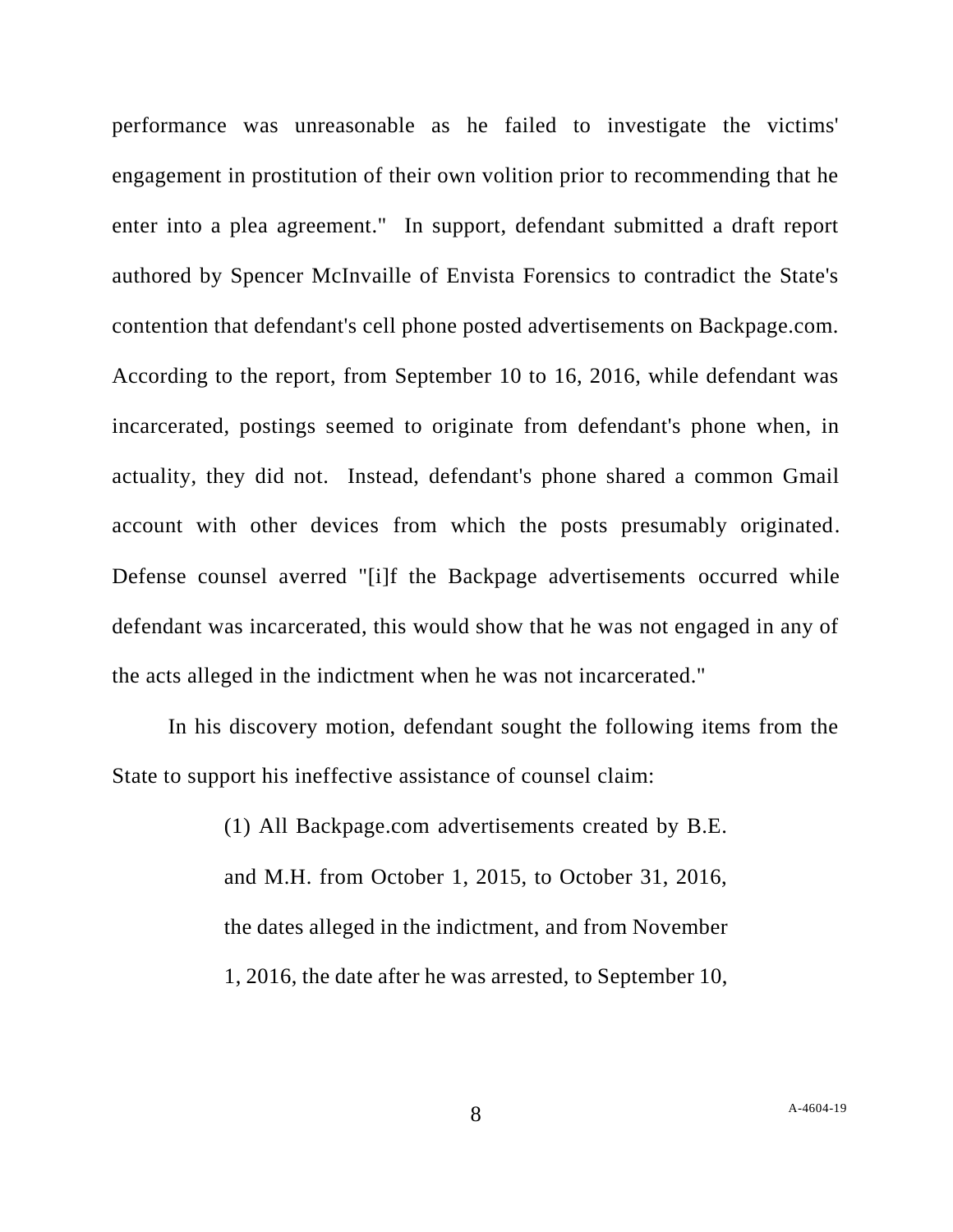2018, the date he entered the guilty pleas, as well as during February 2014;

(2) Backpage.com advertisements from an email address associated with another individual who purportedly posted advertisements for B.E.;

(3) Access to B.E.'s Facebook account to obtain evidence regarding "her continued prostitution business";

(4) Copies of photos Brian Moore took of B.E. and M.H. to create Backpage.com advertisements in 2013 "that the State obtained in connection with the criminal prosecution of . . . Moore[]" to "show that . . . the alleged victims were engaging in acts of prostitution of their own volition";

(5) "[T]he complete letter[ defendant] wrote to Scott Saunders" that formed the evidentiary basis for the tampering related charges because "[t]he items produced in discovery [were] not the full contents of the letter";

9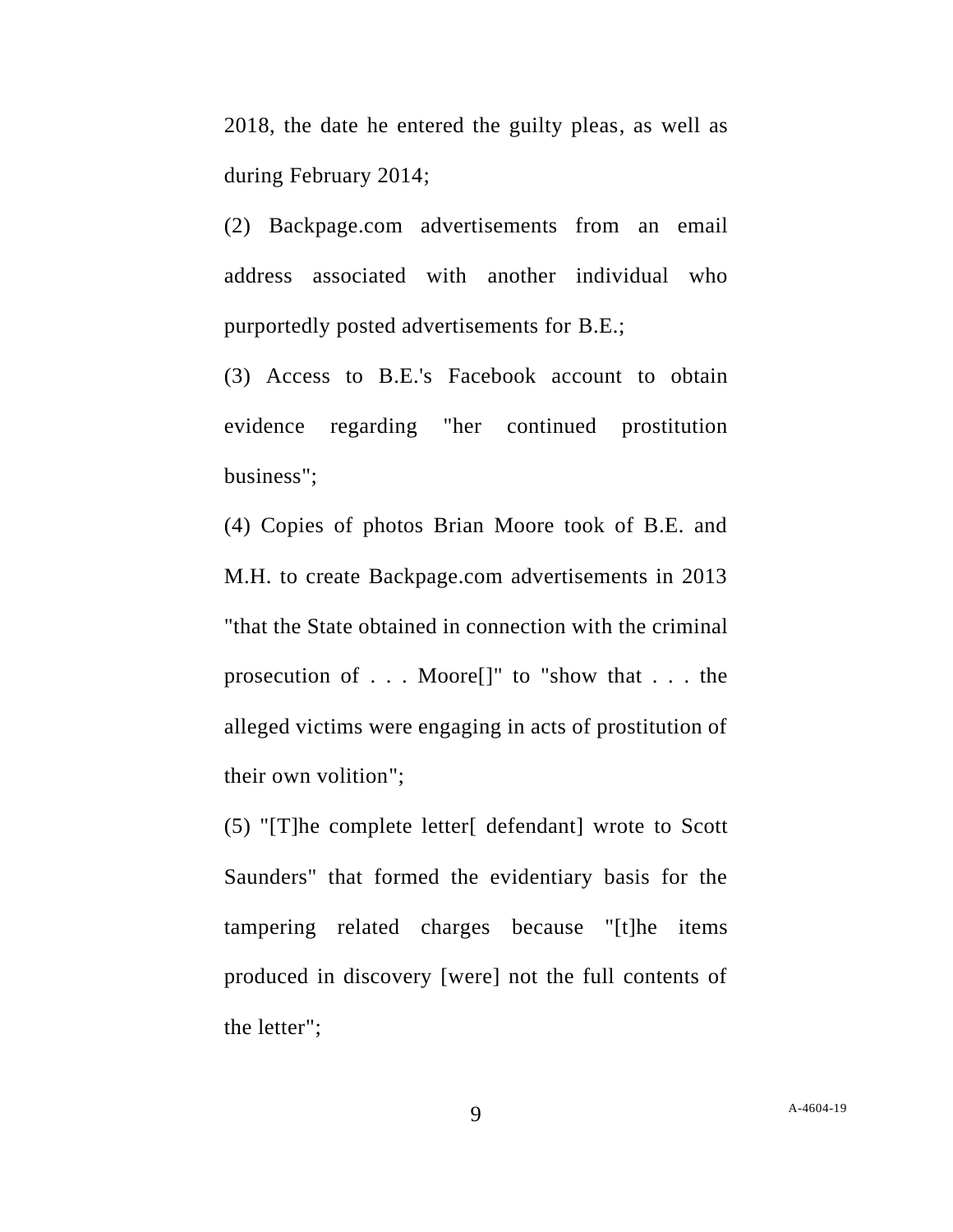(6) "[A]ny video," including body-worn camera footage, "or audio recordings of the police the night . . . defendant was arrested" on October 31, 2016, as "[s]uch recordings would provide evidence" that "the police placed undue pressure on [B.E.] to inculpate . . . defendant";

(7) "[A]ll email exchanges . . . between the State and Dennis Wixted," defendant's first attorney, as "the emails will show that counsel provided the State with three advertisements being posted on Backpage after . . . defendant's arrest."

On March 11, 2020, the judge conducted oral argument on the motion, during which the prosecutor informed the judge that PCR counsel "had made several requests for discovery from the State . . . and each time those requests were made the file was reviewed and anything even remotely relating to the request . . . was provided," notwithstanding that the materials "had already been provided prior to . . . the guilty plea." Defense counsel did not rebut the prosecutor's contention in that regard.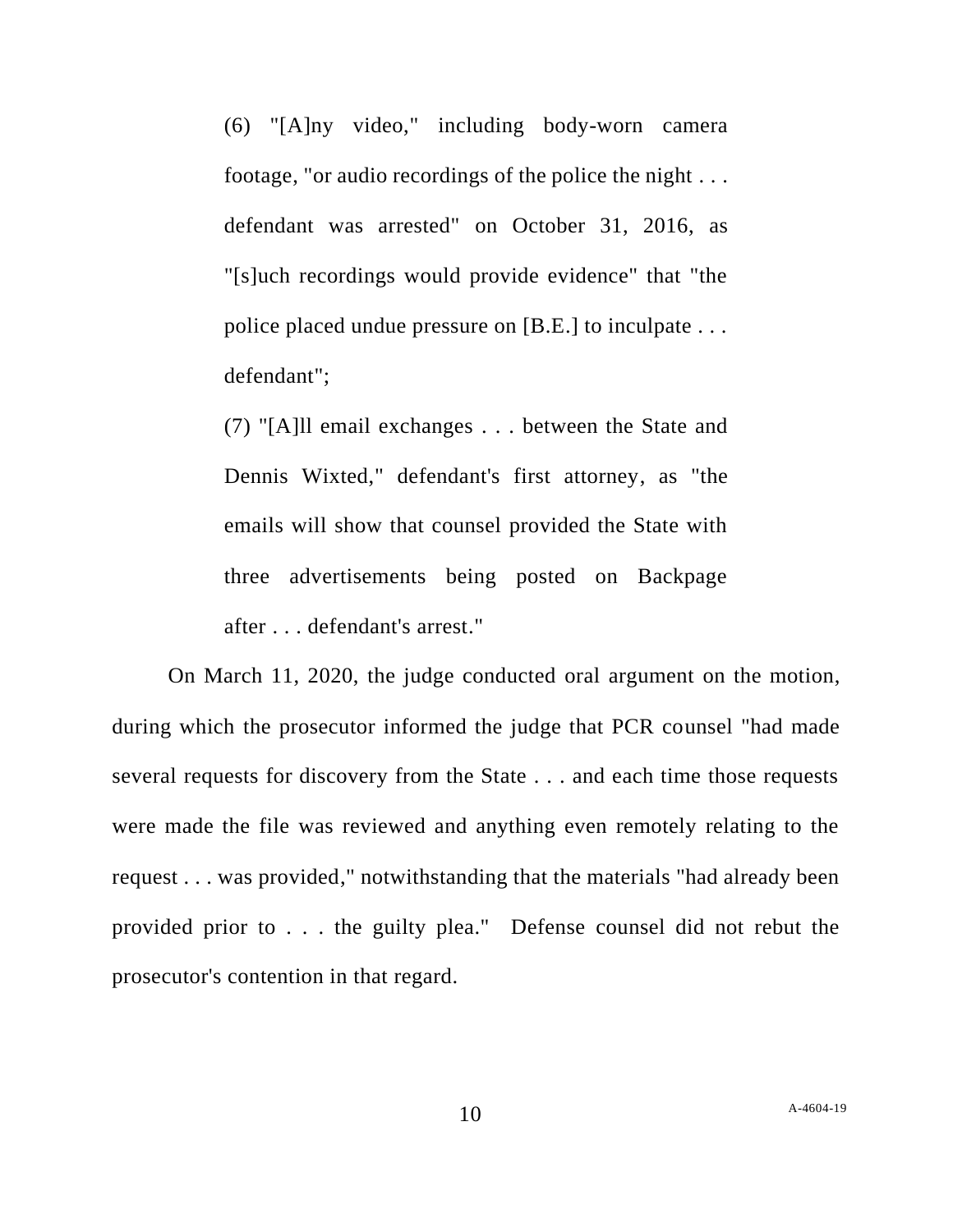However, prior to addressing the merits, defense counsel stated defendant "wishe[d] to withdraw his [PCR] application on the condition that the [c]ourt allow[ed] him to do it without prejudice." Defense counsel explained defendant was "hindered" in preparing the application "by being incarcerated" but had "four months" until he "max[ed]-out" and was released. Defendant therefore sought to withdraw his PCR application but "reserve his right . . . to re-file" after his release.

The judge reminded counsel that the application had been "filed some time ago," and the court had already "given additional time at [defense counsel's] request." The judge refused to "put[] off [the PCR] for four months." She indicated she was prepared to proceed with the discovery motion, and if defendant "wish[ed] to withdraw [the PCR application], then it [would be] withdrawn with prejudice." After consulting with defendant, defense counsel stated that based on the "ruling that the [c]ourt [would] not dismiss [the PCR application] without prejudice," defendant was prepared "to go forward on the discovery motion."

Following oral argument, the judge determined defendant "failed to show good cause for th[e discovery] request[s]" and denied the motion in an oral opinion on the record. The judge found that given the time frame alleged in the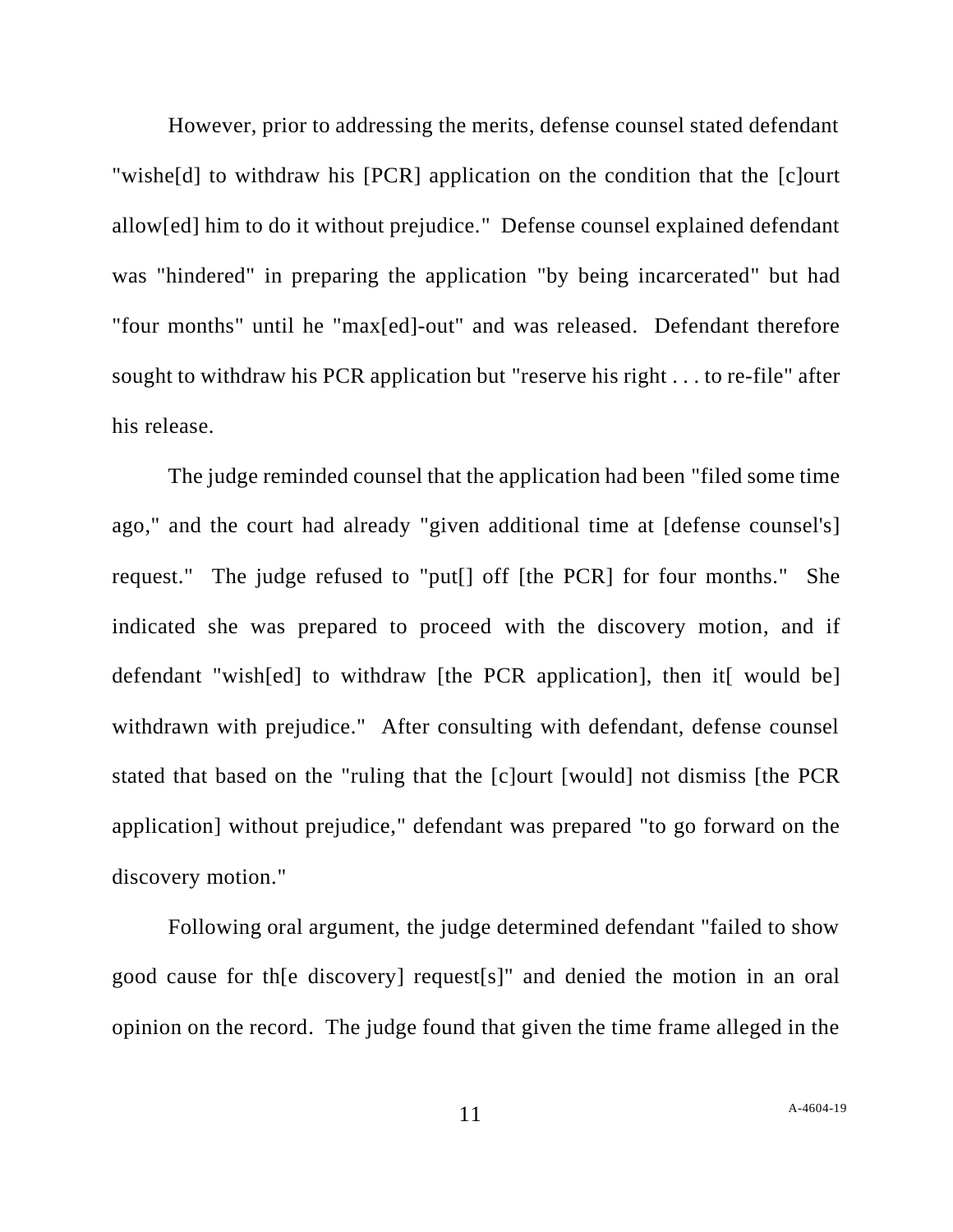indictment, there was "absolutely nothing before th[e c]ourt that suggest[ed] the requested discovery exculpate[d] . . . defendant." In that regard, the judge explained that even if the victims engaged in prostitution of their own volition, that fact "[did] not negate . . . defendant's guilt in promoting the act of prostitution by providing a place for it to occur." Moreover, according to the judge, there was "absolutely nothing . . . requested that suggest[ed] that [B.E.] gave a false statement."

Further, the judge pointed out that throughout the proceedings, defendant repeatedly complained that he did not receive the discovery, notwithstanding his prior attorneys' statements to the contrary. The judge also addressed each requested item individually, noting that some of the requests were tantamount to "a fishing expedition" for "possible [PCR] claims" and others had no connection to the case.

Specifically, regarding the Backpage.com advertisements, the judge accepted the prosecutor's uncontroverted representation that the State had "already provided" all Backpage.com advertisements in its possession to defendant. The judge also accepted the prosecutor's representation that the State was not in possession of B.E.'s Facebook account and described the request as "a general request" for "possible claims." Regarding defendant's request for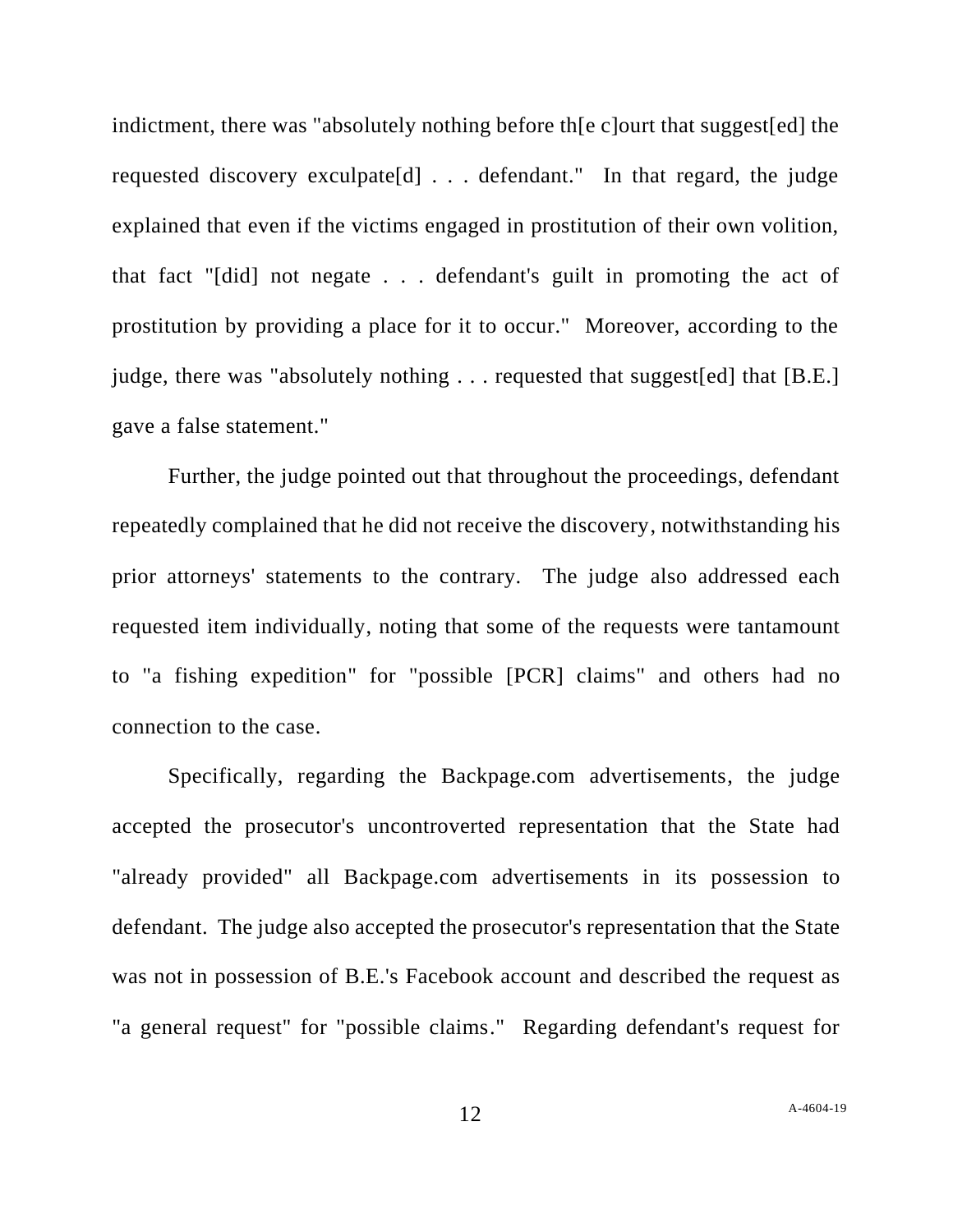photos used by the State in the 2013 prosecution of Brian Moore, the judge stated those records were "wholly unrelated" to defendant's case.

As to defendant's letter to Scott Sanders, the judge accepted the prosecutor's representation that the letter provided to defendant was the entire letter as it existed in the State's file. The judge explained that the letter included a statement purportedly made by defendant that B.E. would be paid \$5,000 by defendant's then attorney, Dennis Wixted, "to fix it." The judge stated that based on the content of the letter, she had relieved Wixted as defendant's attorney because Wixted became "a potential witness" for the State on the witness tampering related charges. Moreover, according to the judge, in adjudicating that conflict-of-interest issue, "it was [her] understanding" that defendant was in possession of the letter in its entirety.

Regarding the request for video or audio recordings purportedly showing officers pressuring B.E. to incriminate defendant on the night of his arrest, the judge accepted the prosecutor's representation that no such recordings existed. Finally, as to email exchanges between the State and Wixted, the judge stated defendant could obtain any such documents from Wixted directly.

In reaction to the judge's adverse ruling on the discovery motion, defendant exclaimed he was "withdrawing [his] PCR application," stating he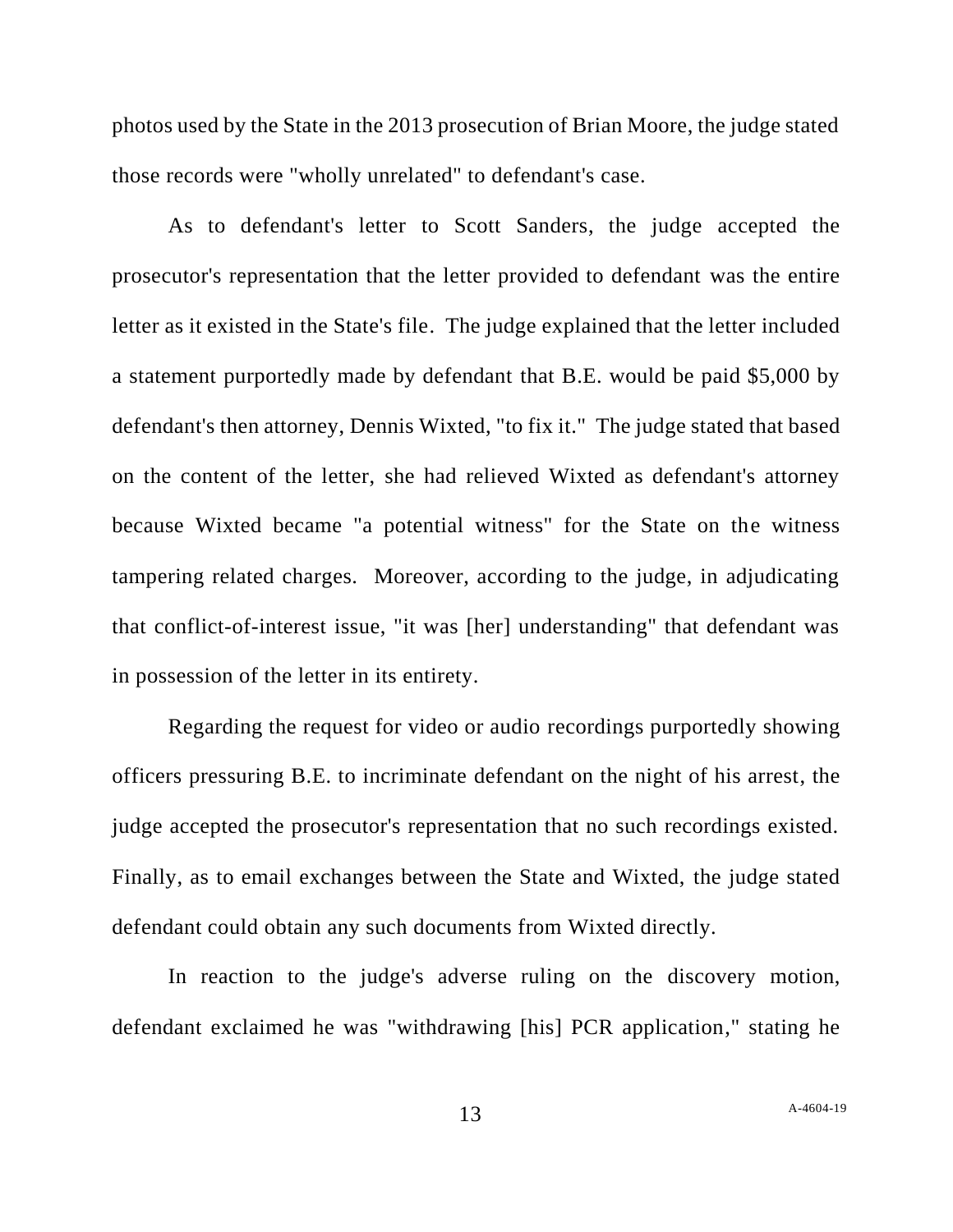was "not [being] given the evidence ... [he] need[ed] to show that [the victims] statements were false [statements]" made "in order for them to evade prosecution." The judge offered defendant time to consider his decision and consult with his attorney before deciding to withdraw his petition.

After further discussion on the record regarding defendant's decision to

withdraw his PCR, the following colloquy ensued:

[DEFENSE COUNSEL]: Judge, my client, again as his advocate, he's indicating today that he wants to withdraw it with prejudice. I'd be happy to take voir dire from him to make sure he understands what he's doing.

. . . .

[COURT]: It would be . . . in your client's best interest to digest my decision, to maybe speak with you again, and then make a decision if he wants to pursue it or not . . . .

[DEFENSE COUNSEL]: . . . [M]y client apparently does not want to speak with me any further about it. That's my understanding. He's indicated to me several times at counsel table that he wants to withdraw this with prejudice. . . .

 $[DEFENDANT:]$  I want to do it without prejudice  $\ldots$ .

[COURT]: So he's told you several times he wants to withdraw it with prejudice.

[DEFENDANT]: Without prejudice. But I'm being told . . . .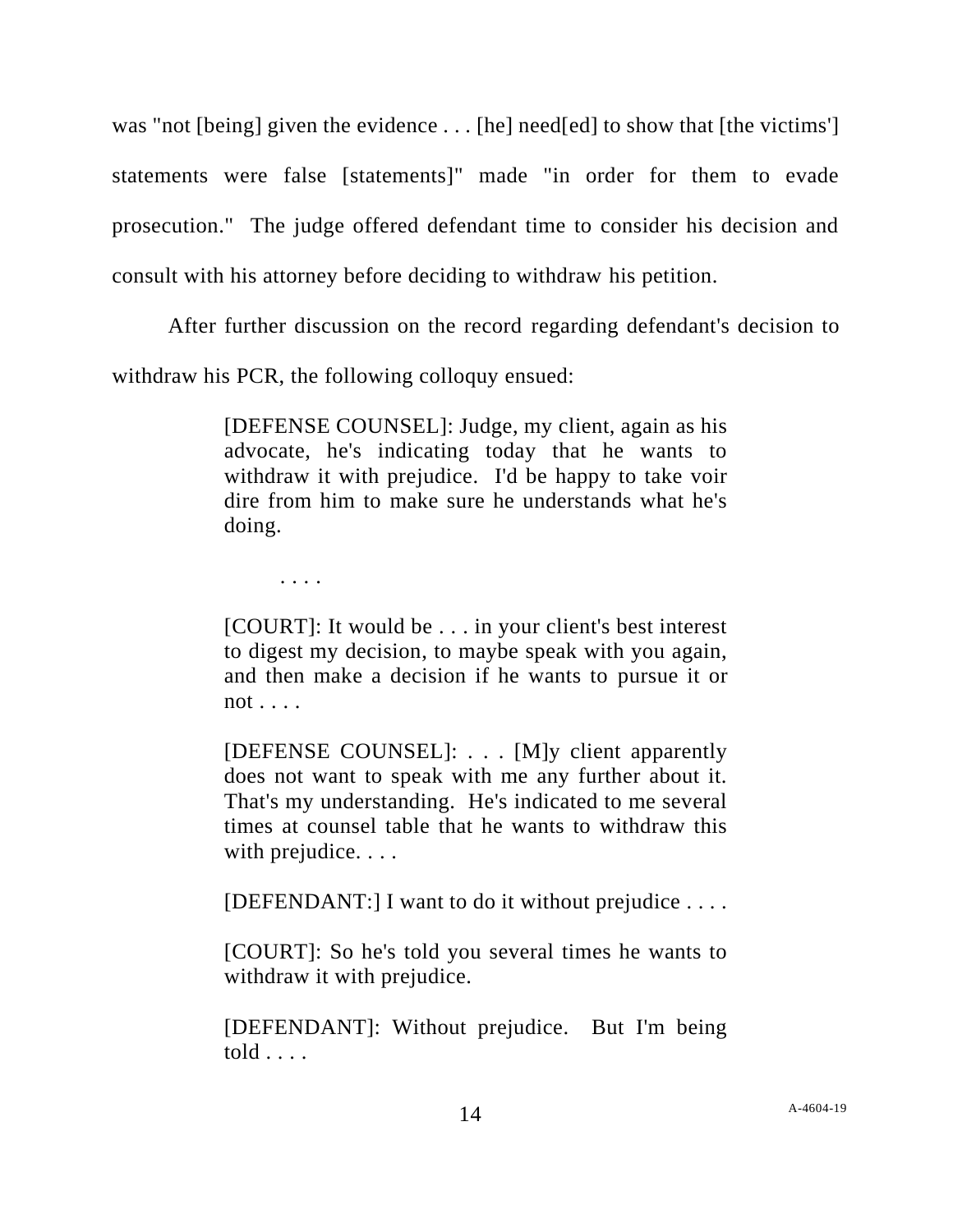[COURT]: Okay . . . . I am not allowing a litigant to control my calendar, if he wants to withdraw it without prejudice. I am . . . signing an order to that effect.

. . . .

I am not pushing this case off until he gets out of custody. He wants to do his own research or whatever it is that he says he wants to do. I'm not doing that.

Now, if he wants to withdraw it, it's his choice. I have it scheduled to be heard on [May 6, 2020].

[DEFENSE COUNSEL]: My client's indicating he wants to withdraw it now, Judge.

At that juncture, defendant was sworn and questioned by the judge regarding his decision to withdraw his PCR petition. Defendant insisted that he wanted to withdraw his petition because he was dissatisfied with his attorney's handling of the matter and had "no faith in what was going on." After questioning defendant to ensure that he was making the decision "knowingly and voluntarily," the judge dismissed the PCR application "with prejudice."

When defense counsel asked the judge to ensure that defendant understood what it meant to dismiss the application with prejudice so that "there<sup>[was]</sup> no misunderstanding on [defendant's] part," the judge responded:

> I'm satisfied that [defendant] understands what it means to be dismissed without prejudice . . . he's shaking his head yes . . . and to be dismissed with prejudice. He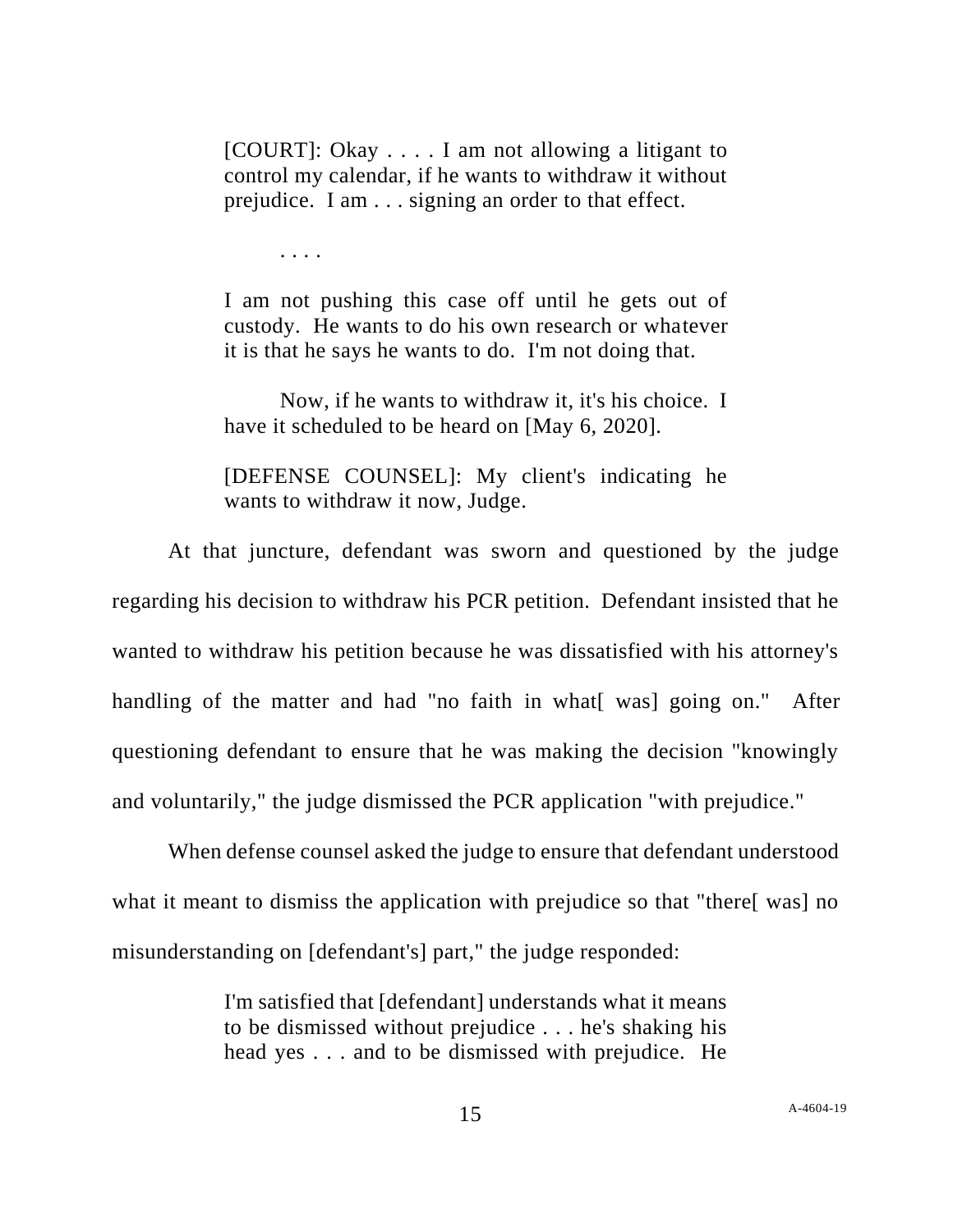made the request himself to dismiss it without prejudice until he's released from prison in four months so he can start conducting his own investigation. I'm satisfied, for the record, he understands the difference between the two.

The judge then asked defendant if he understood "that this [was] the end of [his] PCR" and that he could "no longer raise any claims for [PCR] with th[e] dismissal," and defendant responded that he understood. The judge entered a memorializing order dated March 11, 2020, stating the PCR petition was "[withdrawn and dismissed with prejudice] at the request of [d]efendant." No written order was entered memorializing the denial of defendant's motion to compel discovery from the State. This appeal followed.

On appeal, defendant raises the following points for our consideration:

POINT I

THE PCR COURT ERRED WHEN IT DENIED DEFENDANT'S MOTION TO COMPEL DISCOVERY.

## POINT II

## THE PCR COURT ERRED WHEN IT DISMISSED DEFENDANT'S PCR APPLICATION WITH PREJUDICE.

"The scope of permissible discovery at [the PCR] stage is limited." State v. Herrerra, 211 N.J. 308, 328 (2012). "[O]ur Court Rules concerning petitions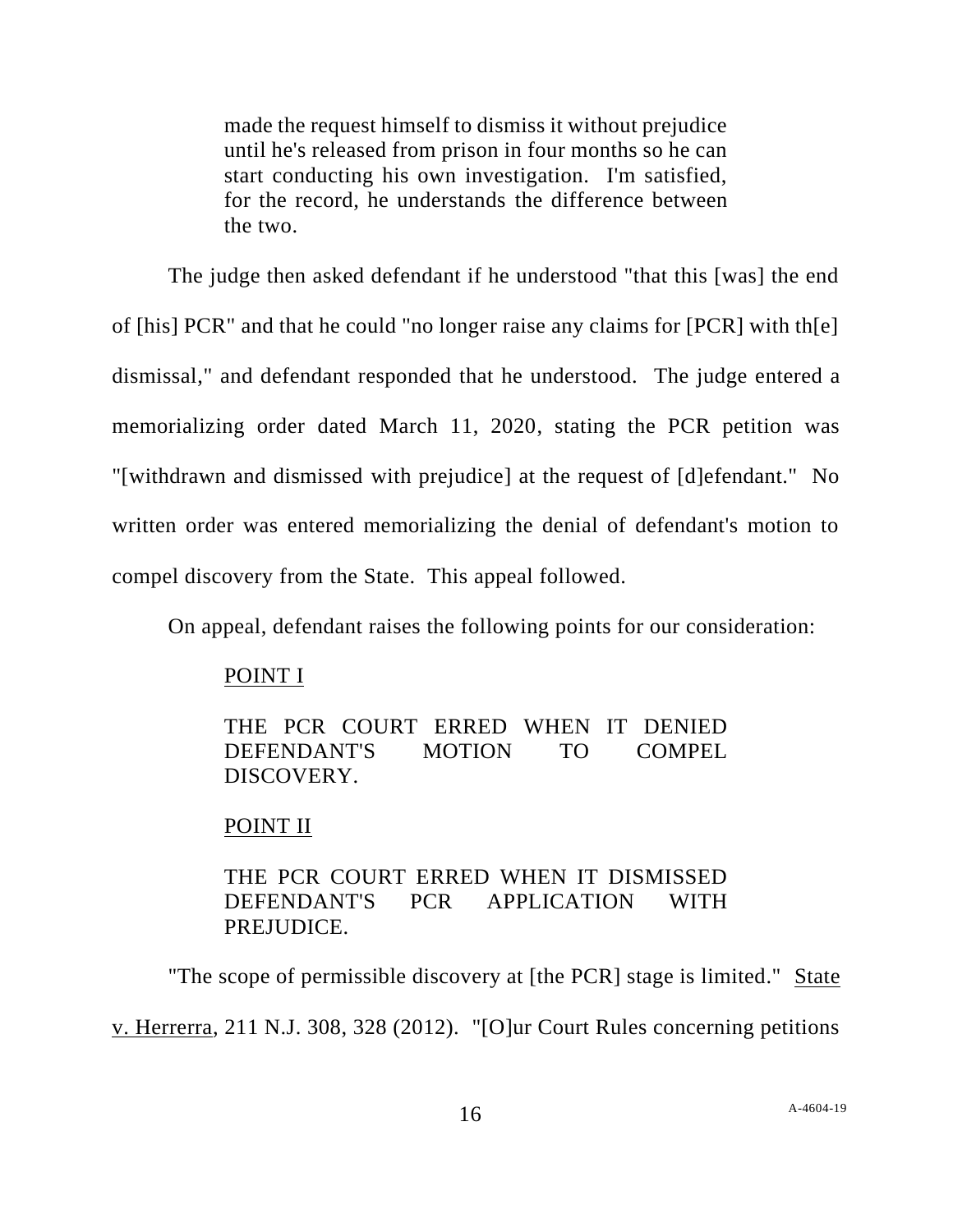for PCR do not contain any provision authorizing discovery in PCR proceedings," and "the general discovery obligations contained in the Rules Governing Criminal Practice do not extend to post-conviction proceedings." State v. Marshall, 148 N.J. 89, 268 (1997) (citations omitted) (first citing R. 3:22-1 to -12; and then citing R. 3:13-2 to -4). Further, "[t]here is no general constitutional right to discovery in a criminal case, and [Brady v. Maryland, 373 U.S. 83 (1963)] did not create one." Weatherford v. Bursey, 429 U.S. 545, 559 (1977); cf. Commonwealth v. Williams, 86 A.3d 771, 781-82 (Pa. 2014) ("Brady does not purport to speak to, or govern, the distinct question of the scope of discovery . . . under any state's post-conviction review regime." (citing Dist. Att'y's Off. for Third Jud. Dist. v. Osborne, 557 U.S. 52, 68-69 (2009))).

Thus, "[r]equests for discovery made post-conviction -- even if the requested materials should have been turned over automatically post-indictment -- are therefore not granted automatically under either our Court Rules or Brady." State v. Szemple, 247 N.J. 82, 97 (2021). "Rather, post-verdict discovery requests fall within the discretion of the trial court . . . ." Ibid. In that regard, "where a defendant presents the PCR court with good cause to order the State to supply the defendant with discovery that is relevant to the defendant's case and not privileged, the court has the discretionary authority to grant relief."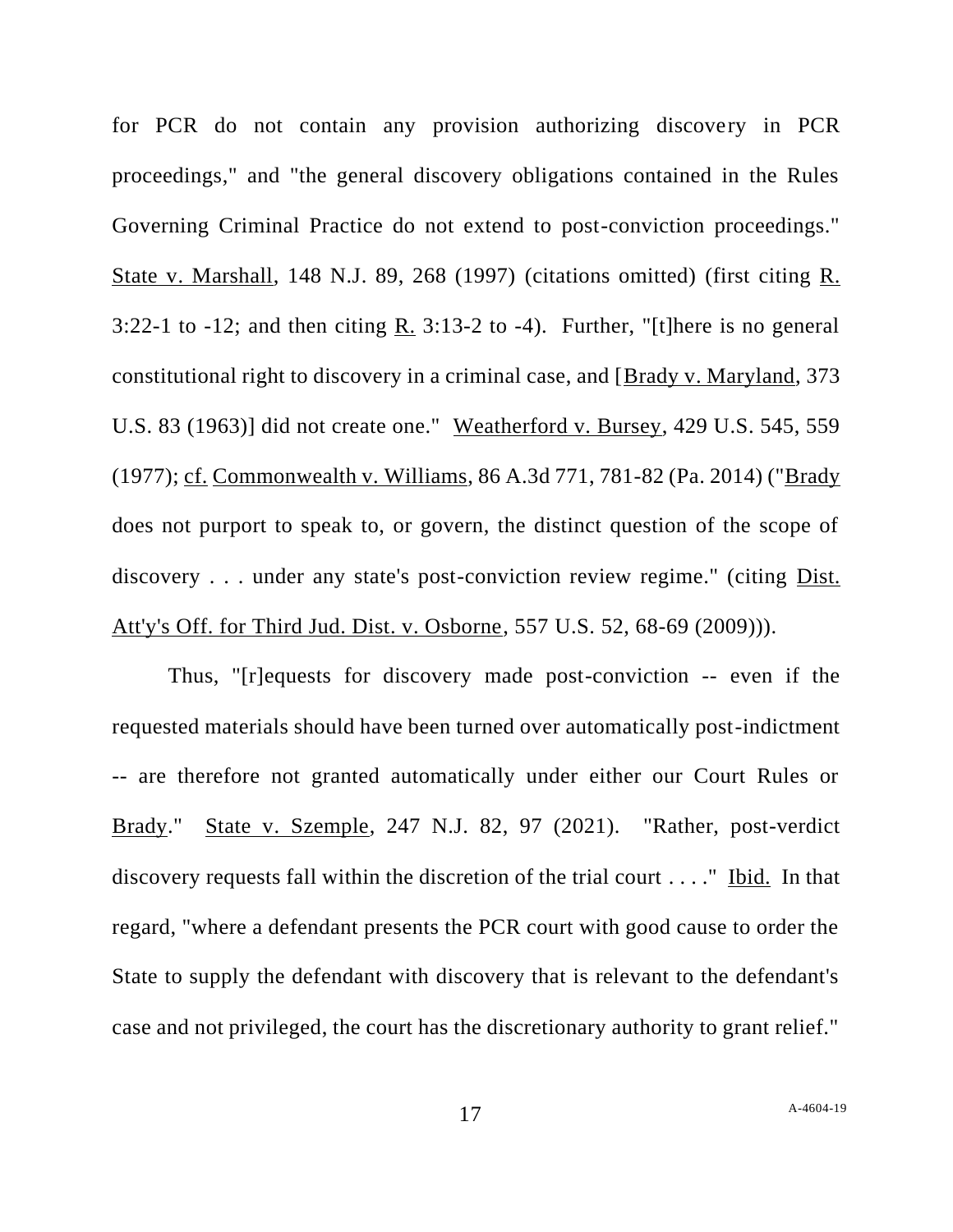Marshall, 148 N.J. at 270. However, "in recognition of the importance of finality," Szemple, 247 N.J. at 97, "only in the unusual case will a PCR court invoke its inherent right to compel discovery," Marshall, 148 N.J. at 270.

In turn, we review "[t]he PCR judge's discovery order . . . on appeal for abuse of discretion." Herrerra, 211 N.J. at 328. "Thus, an appellate court should generally defer to a trial court's resolution of a discovery matter, provided its determination is not so wide of the mark or is not 'based on a mistaken understanding of the applicable law.'" State in Int. of A.B., 219 N.J. 542, 554 (2014) (quoting Pomerantz Paper Corp. v. New Cmty. Corp., 207 N.J. 344, 371 (2011)); see generally Flagg v. Essex Cnty. Prosecutor, 171 N.J. 561, 571 (2002) (explaining that "abuse of discretion" "arises when a decision is 'made without a rational explanation, inexplicably departed from established policies, or rested on an impermissible basis'" (quoting Achacoso-Sanchez v. Immigr. & Naturalization Serv., 779 F.2d 1260, 1265 (7th Cir. 1985))).

Here, we discern no abuse of discretion in the judge's denial of defendant's motion to compel post-conviction discovery, and we reject defendant's contention to the contrary. As the judge explained, defendant failed to show good cause for the requests. The items requested by defendant were either not in the State's possession, previously turned over to defendant, nonexistent,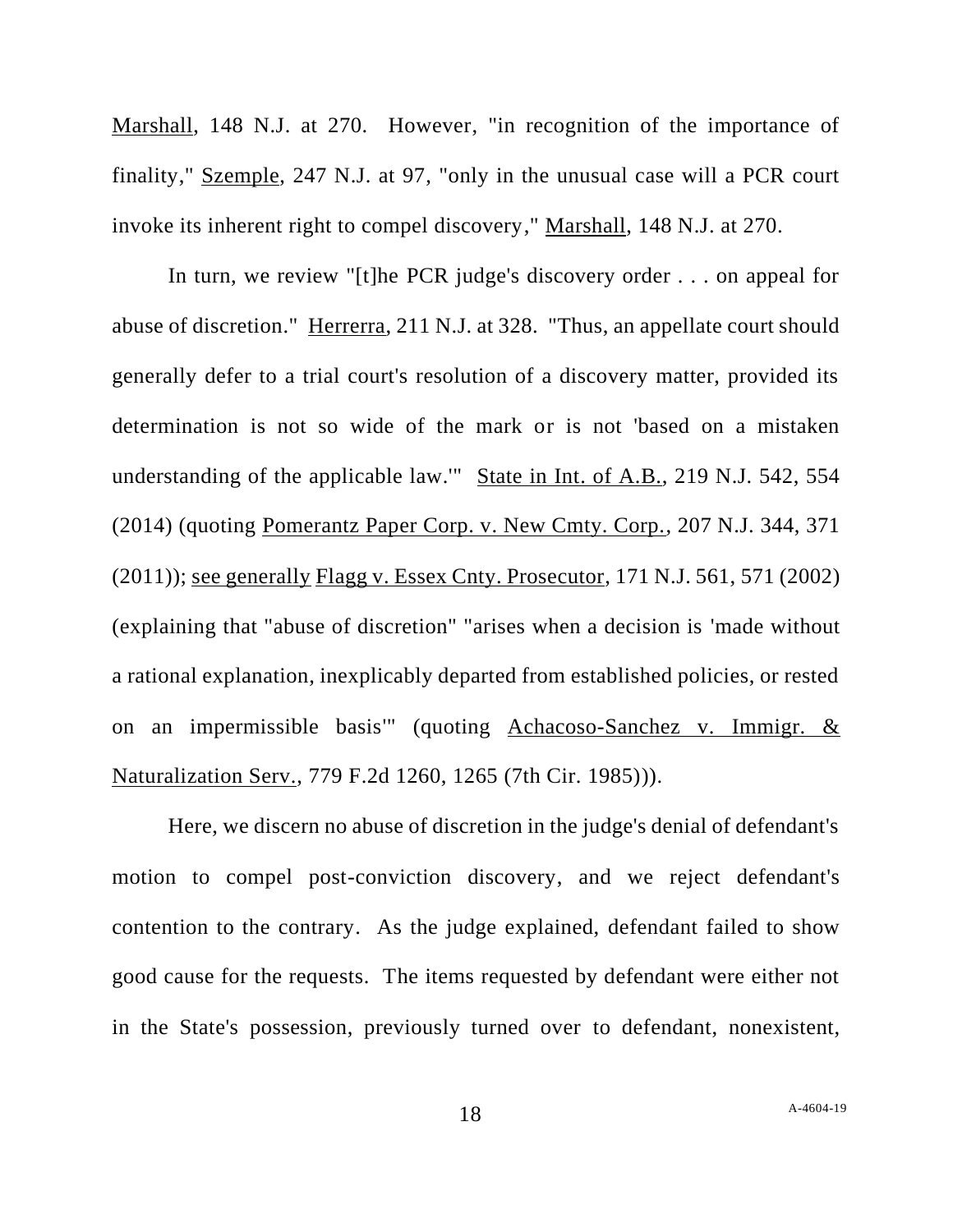largely irrelevant to defendant's guilt or innocence, or already in defendant's or his former attorney's possession. We agree with the judge that defendant's requests were tantamount to a fishing expedition.

Furthermore, as our Supreme Court explained in Marshall, "PCR 'is not a device for investigating possible claims, but a means for vindicating actual claims.'" Id. at 270 (quoting People v. Gonzalez, 800 P.2d 1159, 1206 (Cal. 1990)). "The filing of a petition for PCR is not a license to obtain unlimited information from the State, but a means through which a defendant may demonstrate to a reviewing court that he was convicted or sentenced in violation of his rights." Ibid. Thus, "[t]here is no postconviction right to 'fish' through official files for belated grounds of attack on the judgment, or to confirm mere speculation or hope that a basis for collateral relief may exist." Ibid. (quoting Gonzalez, 800 P.2d at 1205). Based on the judge's familiarity with the conduct of the parties, the judge's informed sense of whether any discoverable documents remained unseen by defendant, and our own independent review of the record, we decline to disturb the judge's ruling on the discovery motion.

However, we agree with defendant that his petition should have been dismissed without prejudice. Although the judge remained patient and professional in her interactions with a difficult litigant and attempted to ensure